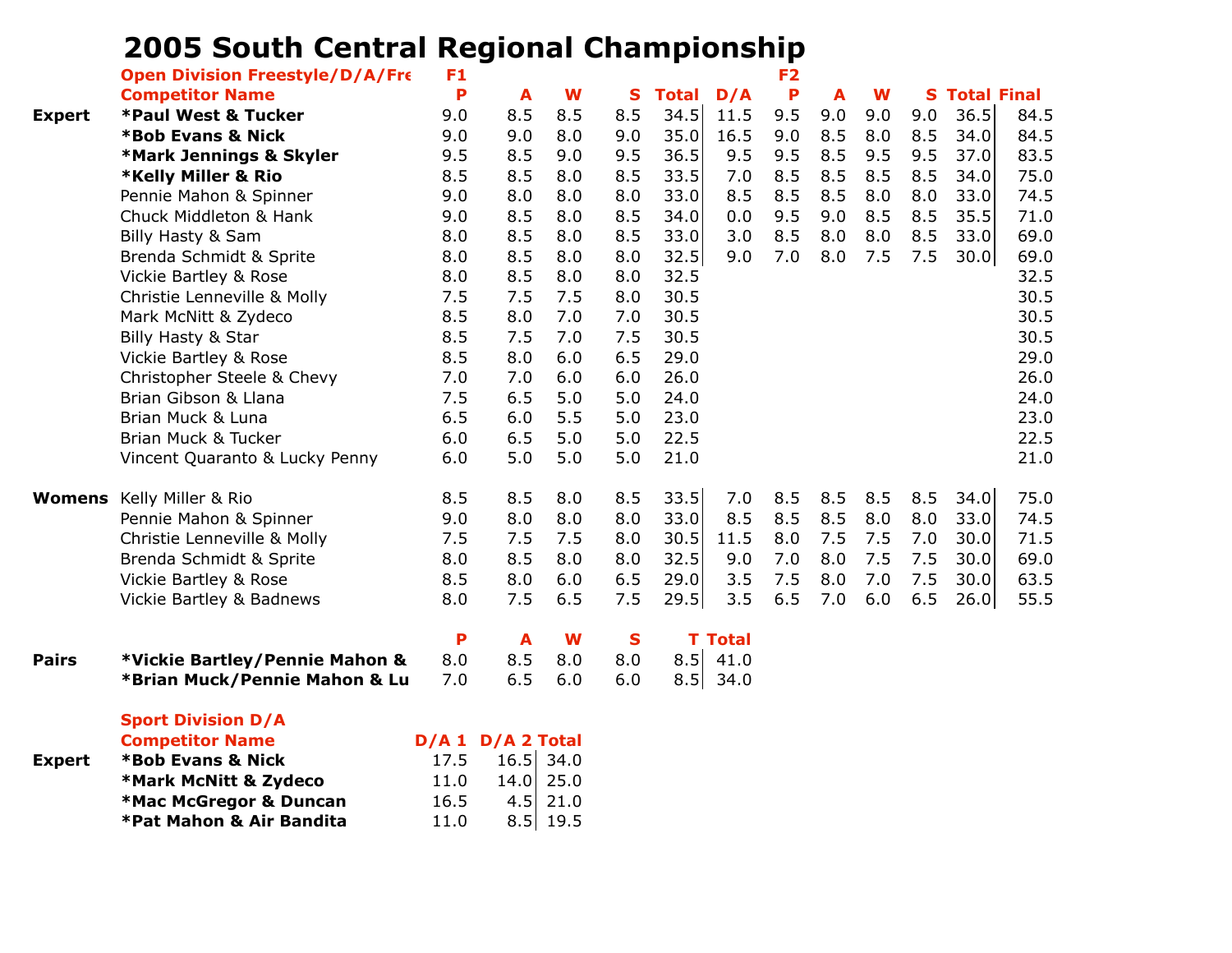|       | <b>Competitor Name</b>                                            | <b>Time</b> |                            |
|-------|-------------------------------------------------------------------|-------------|----------------------------|
|       | <b>Recreational Division TimeTrial</b>                            |             |                            |
|       | Brian Gibson/Emily & Llana                                        | 1.5         | 1.5                        |
|       | Berkeley CapeloJaime & Mercy                                      | 4.0         | 4.0                        |
|       | Mark McNitt/Angela McNitt & Jacksor                               | 9.0         | 13.5<br>4.5                |
|       | Pat Mahon/Pennie Mahon & Gabe<br>Shawni Fry/Brent Hummell & Holly | 7.0<br>8.0  | 15.5<br>8.5<br>7.5<br>15.5 |
|       | Brenda/Jeremy Schmidt & Sprite                                    | 11.5        | 21.0<br>9.5                |
|       | Pat Mahon/Pennie Mahon & Air Bandi                                | 8.5         | 13.0<br>21.5               |
| Team  | Brent Hummell/Shawni Fry & Bo                                     | 9.5         | 13.5<br>23.0               |
|       |                                                                   |             |                            |
| Youth | Berkeley Capello & Mercy                                          | 0.0         | 0.0                        |
|       | Angela McNitt & Jackson                                           | 5.0         | 5.0                        |
|       | Kelly Miller & Tobe                                               | 6.5         | 6.5<br>0.0                 |
|       | Christie Lenneville & Molly                                       | 7.5         | 7.5<br>0.0                 |
|       | Pennie Mahon & Gabe                                               | 5.5         | 12.0<br>17.5               |
|       | Shawni Fry & Holly                                                | 8.5         | 9.5<br>18.0                |
|       | Brenda Schmidt & Sprite                                           | 10.0        | 9.5<br>19.5                |
|       | Women's Kelly Miller & Rio                                        | 8.0         | 21.0<br>13.0               |
|       | Christopher Steele & Ringo                                        | 0.0         | 0.0                        |
|       | Chuck Middleton & Hank                                            | 0.0         | 0.0                        |
|       | Shane Chiasson & Sadie                                            | 0.0         | 0.0                        |
|       | Christie Lenneville & Molly                                       | 0.0         | 0.0                        |
|       | Jaime Capelo & Mercy                                              | 2.5         | 2.5                        |
|       | Alex Newton & Sprocket                                            | 3.5         | 3.5                        |
|       | Vincent Quaranto & Lucky Penny                                    | 4.0         | 4.0                        |
|       | Pennie Mahon & Gabe                                               | 5.5         | 5.5                        |
|       | Billy Hasty & Star                                                | 6.0         | 6.0                        |
|       | Pat Mahon &                                                       | 6.5         | 6.5                        |
|       | Brad Martin &                                                     | 7.0         | 7.0                        |
|       | Brian Muck & Luna<br>Brian Muck & Tucker                          | 9.0<br>7.0  | 9.0<br>7.0                 |
|       | Mike Jaris & Jack                                                 | 9.0         | 9.0                        |
|       | Christopher Steele & Chevy                                        | 10.5        | 10.5                       |
|       | Brent Hummell & Bo                                                | 10.5        | 10.5                       |
|       | Brian Gibson & Llana                                              | 13.0        | 3.5<br>16.5                |
|       | Jeremy Schmidt & Sprite                                           | 16.5        | 2.5<br>19.0                |